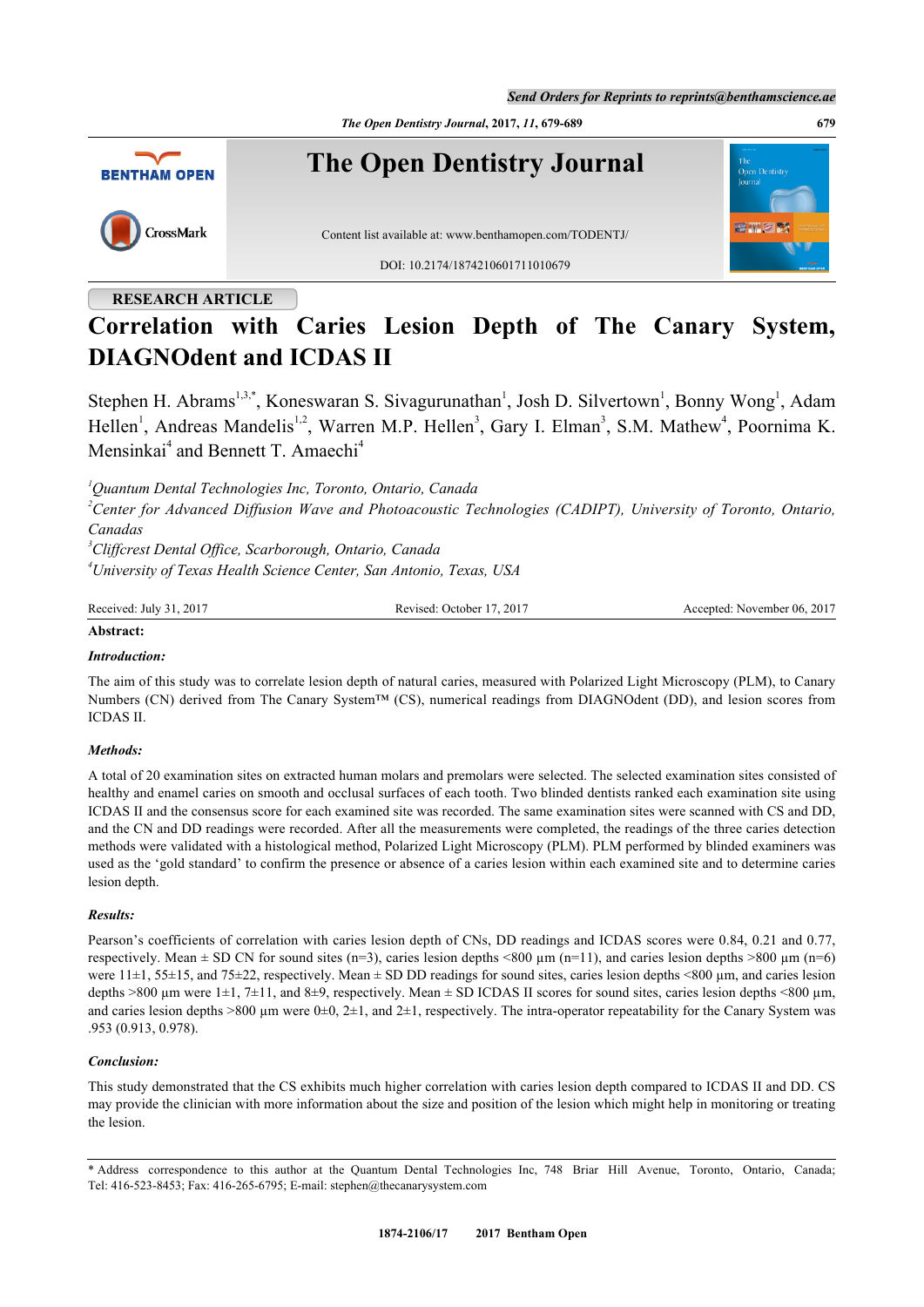The present extracted tooth study found that The Canary System correlates with caries lesion depth more accurately that ICDAS II and DIAGNOdent.

**Keywords:** Polarized Light Microscopy (PLM), Canary Numbers (CN), Canary System™ (CS), DIAGNOdent (DD), ICDAS II, Pearson correlation coefficient (PCC).

#### **1. INTRODUCTION**

Caries remains a significant health problem for both children and adults [[1](#page-8-0) - [3](#page-8-1)]. Accurate detection as well as quantification of the size of the developing lesions at a very early stage will provide the practitioner with the opportunity to initiate early preventive therapy [[4](#page-8-2), [5](#page-8-3)]. Ability to longitudinally quantify the mineral changes in a lesion will enable the oral health team to monitor the effects of the proposed treatments that inhibit demineralization and promote caries remineralization [[5](#page-8-3) - [7](#page-8-4)]. However, there is no device yet that can achieve these critical features with enough sensitivity and specificity on all tooth surfaces. Therefore, there is still a strong need to develop a device which can not only detect early caries but also quantitatively monitor remineralization. Visual or visual-tactile examination often in combination with bitewing radiographs, is still the most common methods for caries detection in clinical practice [\[8](#page-8-5)].

The International Caries Detection and Assessment System (ICDAS II) visual criteria were introduced to assist in caries detection [\[9](#page-8-6)]. The surface characteristics from secondary caries are considered similar to primary caries so the criteria used for ICDAS II ranking of primary caries can also be applied to caries around restorations (CARS) [\[10\]](#page-8-7). Research has shown that the ICDAS presents good reproducibility and accuracy for *in vitro* and *in vivo* detection of primary caries lesions at different stages of the disease [[11](#page-8-8) - [13](#page-8-9)].

Laser fluorescence (DIAGNOdent 2095 [LF], KaVo, Biberach, Germany) has been used as aid in the detection of demineralized dental tissue beneath restorations [\[8](#page-8-5), [14\]](#page-8-10). In 2006, a laser fluorescence device (DIAGNOdent 2190 [LFpen], KaVo) was developed to assist the detection of occlusal and approximal caries. The LFpen is able to capture, analyze, and quantify the fluorescence emitted from bacterial porphyrins and other chromophores when the tooth is illuminated by a diode laser with a wavelength of 655 nm [\[15](#page-8-11) - [19](#page-8-12)].

The Canary System uses energy conversion technology (PTR-LUM) to image and examine the tooth. Pulses of laser light are aimed at the tooth, and the light is then converted to heat (Photothermal Radiometry or PTR) and light (luminescence or LUM), which are emitted from the tooth surface in response to the modulated pulses. These pulses of laser light enable the clinician to examine lesions up to 5 mm below the surface [[20](#page-8-13) - [22](#page-9-0)]. Caries modifies the thermal properties (PTR) and luminescence (LUM) of healthy teeth. As a lesion grows, there is a corresponding change in the PTR LUM response signal. In effect, the heat confined to the region with crystalline disintegration (dental caries) increases the PTR and decreases the LUM response signal. As remineralization progresses and enamel prisms start to reform their structure, the thermal and luminescence properties begin to revert towards those of healthy tooth structure [\[23](#page-9-1) - [26](#page-9-2)].

The aim of this study was to correlate lesion depth of natural caries, measured using Polarized Light Microscopy (PLM), to Canary Numbers (CN) derived from The Canary System™ (CS), numerical readings from DIAGNOdent (DD), and lesion scores from ICDAS II. Being able to measure lesion depth would allow for the monitoring of changes in the lesion over time.

#### **2. MATERIALS AND METHODS:**

# **2.1. Study Design**

A total of 20 examination sites from 10 extracted human molars and premolars were selected. The selected examination sites comprised of healthy to enamel caries on smooth and occlusal surfaces of each tooth. The teeth were cleaned to remove any surface stain or debris but the lesions were left undisturbed. Tooth samples were stored in distilled water before and after each examination or measurement to avoid dehydration using the protocol established in our earlier studies [[20,](#page-8-13) [27,](#page-9-3) [28](#page-9-4)]. Each tooth sample in the study was removed from the vial, rinsed thoroughly with clean distilled water for 20 seconds, and air-dried for five seconds before visual examination or measurements were taken.

# **2.2. ICDAS II Visual Examination**

Two blinded dental clinicians, each trained and experienced in caries detection and diagnosis using the ICDAS II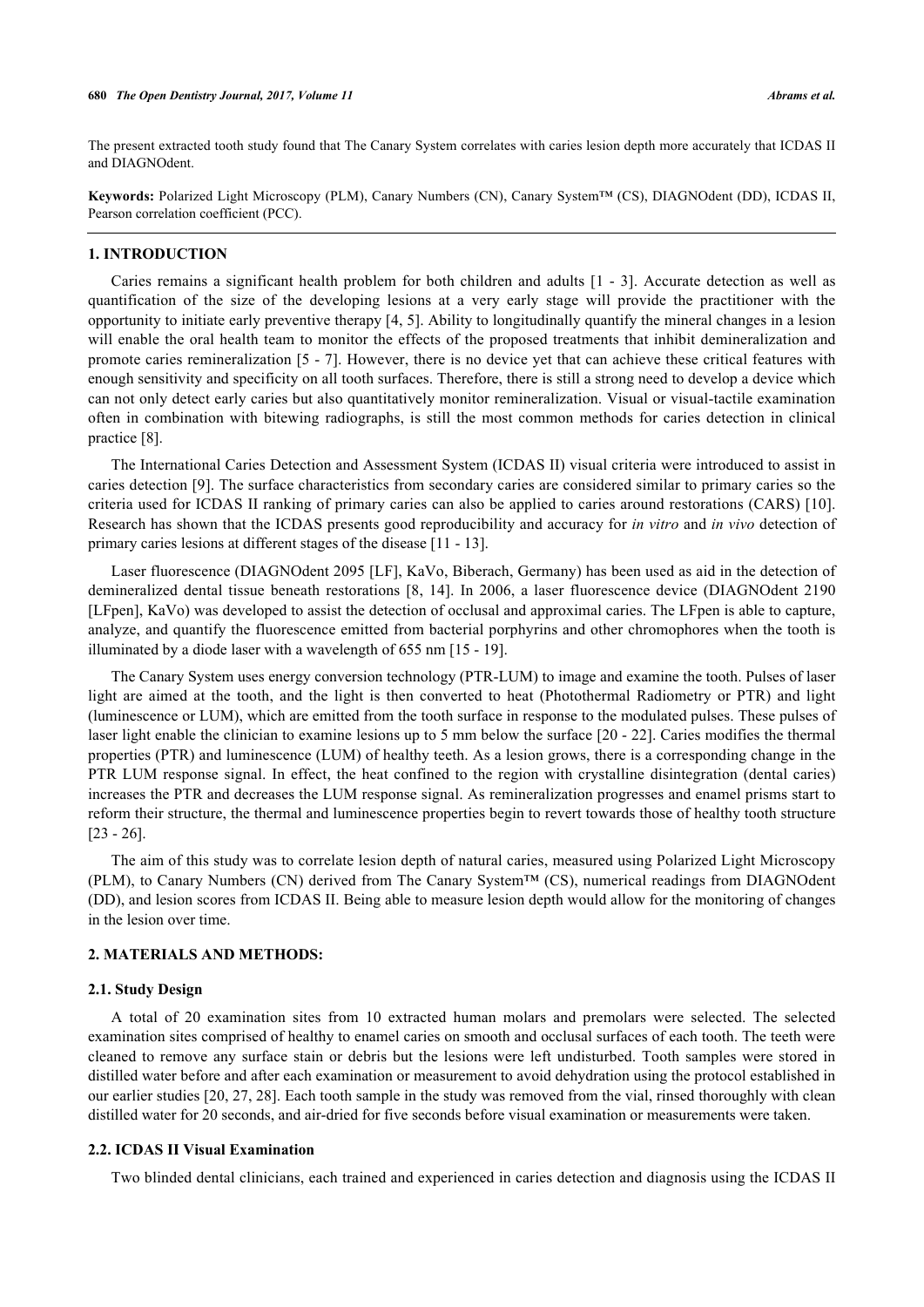visual scoring system, were given sample teeth and were asked to score each tooth surface independently. The ICDAS II criteria [\[29](#page-9-5), [30](#page-9-6)] were: 0: Sound tooth surface; 1: First visual change in enamel; 2: Distinct visual change in enamel; 3: Localized enamel breakdown due to caries with no visible dentine or underlying shadow; 4: Underlying dark shadow from dentine; 5: Distinct cavity with visible dentine; 6: Extensive distinct cavity with visible dentine and more than half of the surface involved. All visual examinations were conducted under standard conditions in a dental operatory with dental operatory light and no visual aids. Where there was disagreement between the clinicians' scores, surfaces were re-examined by both clinicians together to reach a consensus score. The consensus score was recorded.

# **2.3. DIAGNOdent Assessment**

<span id="page-2-0"></span>DIAGNOdent Classic (KAVO model 2095, Biberach, Germany) was used in accordance with the manufacturer's operating instructions, using probe "A" to allow for point measurements and depth of occlusal pits/ fissures . For each tooth, the device was calibrated with a calibration disc and a zero baseline was established using a sound spot. Each tooth was air-dried for five seconds and the tip of the DIAGNOdent was placed perpendicular to the examination site. Three measurements were taken from each site and the mean peak value was calculated. Fig. (**[1](#page-2-0)**) shows the DIAGNOdent scale.



Fig. (1). Caries Systems Detection Scales.

# **2.4. The Canary System Assessment**

The CS was used in accordance with the manufacturer's operating instructions to obtain readings from the tooth surface. The device was calibrated in accordance with the manufacturer's calibration instructions. Each tooth was airdried for five seconds, the cone of the disposable plastic tip on the hand piece was positioned over the examination site, and a scan was taken. Five measurements were taken with the operator removing the tip and then placing back on the surface between each scan. The CS is able to capture and store both PTR and LUM values which are used to calculate the CN. The CN mean and standard deviation were recorded for each measurement. Fig. (**[1](#page-2-0)**) shows the Canary Number scale.

# **2.5. Polarized Light Microscopy (PLM)**

After all the measurements were completed, the readings of the three caries detection methods were validated with a histological method, Polarized Light Microscopy (PLM), at the University of Texas Health Science Center at San Antonio. PLM performed by blinded examiners was used as the 'gold standard' to confirm the presence or absence of a caries lesion on each examined spot and to determine caries lesion depth. A tooth slice (100  $\mu$ m in thickness) was cut perpendicularly to the surface of all marked spots on each of the tooth samples to histologically confirm that the surface was sound or had caries. Each slice was imbibed with water and histologically examined using polarized-light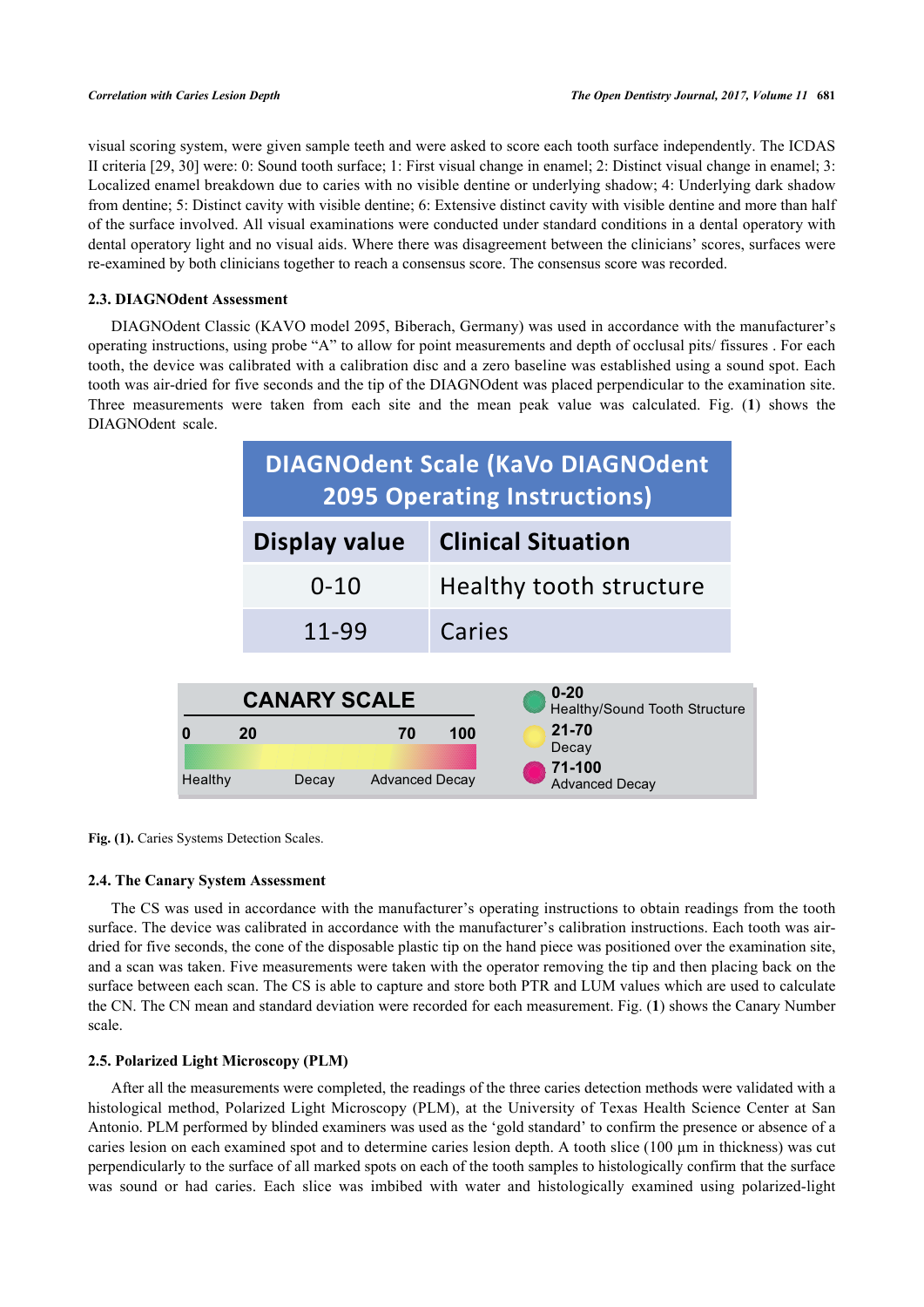microscopy (PLM; Model BH-2, Olympus, Japan) with a rotating stage, polarizer, and analyzer at a magnification of 4509: the images of each slice were captured by a digital camera (Axio Cam ICc 1; Zeiss, Oberkochen, Germany) connected to the microscope. The image of each lesion was captured and the depth of the lesion was measured and marked on the photographs.

#### **2.6. Statistical Analysis**

The Canary Numbers (CNs), DIAGNOdent readings and ICDAS scores of the examined sites were correlated with the depth of detected caries lesions (lesion depth) using Pearson's coefficient of correlation. Sensitivity and specificity analyses were done for each system using PLM as the gold standard. Intra-operator repeatability analysis was done for the five Canary readings per site. The intra-operator repeatability was assessed by calculating the intra-class correlation coefficient (ICC). All the analyses were done using R version 3.3.2 [\[31](#page-9-7)]. The ICC was generated with the ICC function in the IRR package [\[32](#page-9-8)].

# **2.7. Blinding of the Operators and Clinicians**

A number of steps were taken to blind each of the operators and clinicians in this study. The samples for inclusion in the study were selected by one operator. A second operator selected the sample sites for study and used both the CS and DD for examination. Two clinicians were then asked to rank these sites using ICDAS II criteria and then review their findings to come to an agreement on the ranking. The samples were then sent to the University of Texas for PLM. Statistical analysis was done by a statistician in Toronto. The principal author for this paper only compiled the results of the study.

#### **3. RESULTS**

Figs. (**[2](#page-3-0)**-**[4](#page-4-0)**) show three examples of lesions assessed within this study. Fig. (**[2](#page-3-0)**) is a healthy smooth surface on a molar which has an ICDAS ranking of 0, Canary Number of  $12 \pm 2$ , DIAGNODent reading of  $1 \pm 0$  and no lesion found with PLM. A stained pit (Fig. [3](#page-3-1)) has an ICDAS ranking of 3, a Canary Number of  $91 \pm 14$ , DIAGNODent reading of 2 ± 1 and PLM depth of 808 µm. A white spot lesion on the smooth surface of a molar (Fig. **[4](#page-4-0)**) had an ICDAS ranking of 1, Canary Number of 55  $\pm$  5, DIAGNODent reading of 0  $\pm$  0 and PLM depth of 548.34 µm. Correlation of the caries lesion depth based on Pearson correlation coefficient measured with PLM for ICDAS II scores, Canary Numbers and DIAGNOdent readings (Table **[1](#page-4-1)**), showed Canary System had .84, ICDAS II 0.77 and DIAGNODent had 0.21.

<span id="page-3-0"></span>

<span id="page-3-1"></span>**Fig. (2).** Healthy spot on smooth surface, Canary, DIAGNODent, ICDAS and PLM Measurements.

**A 12 ± 2 1 ± 0 0 0**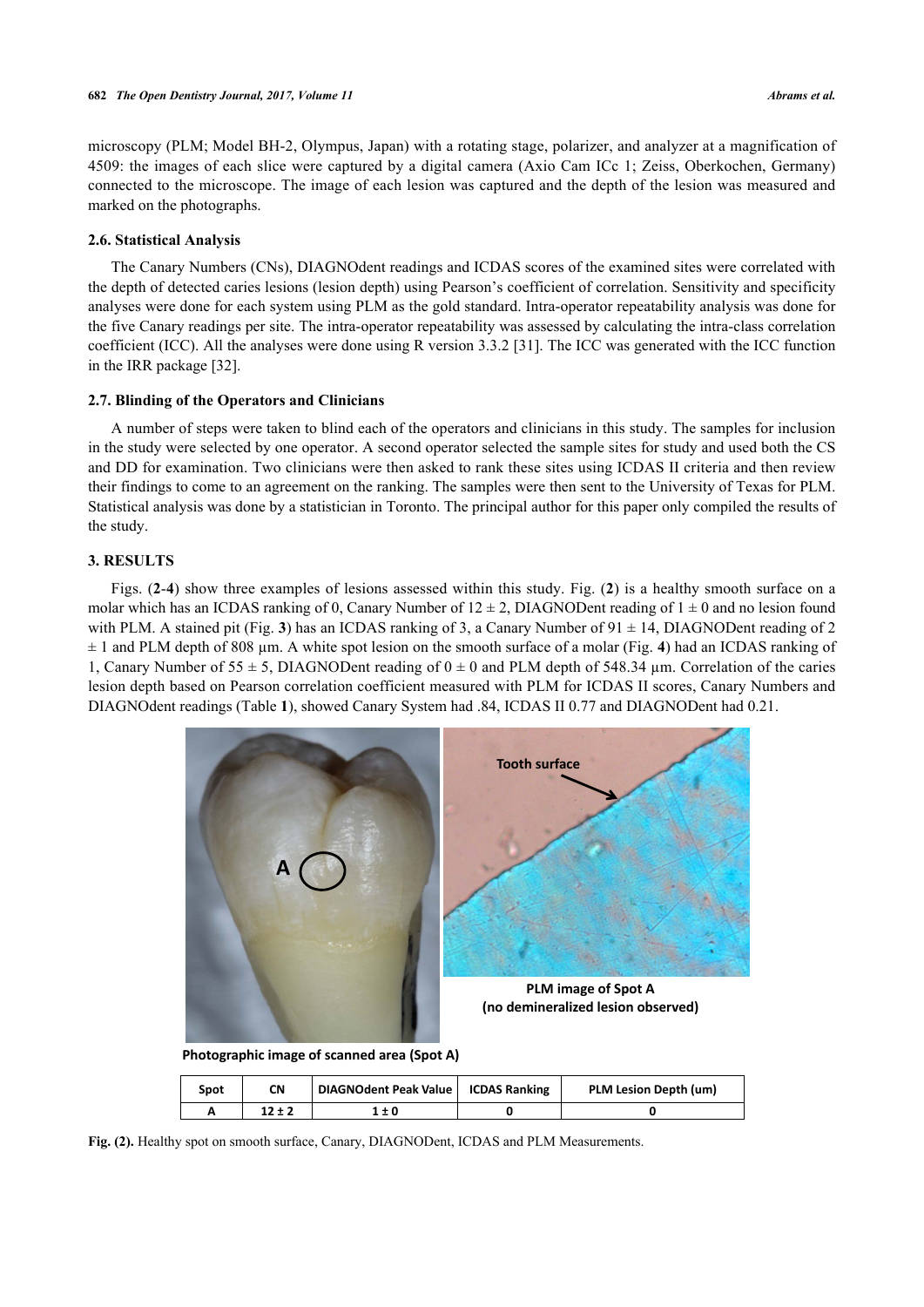

**Photographic image of scanned area (Spot B) PLM image of Spot B**

| Spot | CN          | <b>DIAGNOdent Peak Value</b> | <b>ICDAS Ranking</b> | <b>PLM Lesion Depth</b><br>(µm) |
|------|-------------|------------------------------|----------------------|---------------------------------|
|      | $91 \pm 14$ | $7 + 1$                      |                      | 808.89                          |

<span id="page-4-0"></span>**Fig. (3).** Lesion on occlusal surface Canary, DIAGNODent, ICDAS and PLM Measurement.



**Photographic image of scanned area (Spot A) PLM image of Spot A**

| Spot | CN   | DIAGNOdent Peak Value   ICDAS Ranking | PLM Lesion Depth (µm) |
|------|------|---------------------------------------|-----------------------|
|      | 55±5 | 0 ± 0                                 | 548.34                |

**Fig. (4).** White spot on smooth surface. Canary, DIAGNODent, ICDAS and PLM Measurement.

<span id="page-4-1"></span>**Table 1. Correlation of the caries lesion depth as determined by PLM with ICDAS II scores and Canary Numbers and DIAGNOdent readings.**

| <b>Caries Detection Method</b> | <b>Pearson's Correlation Coefficient</b> |  |
|--------------------------------|------------------------------------------|--|
| <b>ICDAS II</b>                | 0.77                                     |  |
| The Canary System              | 0.84                                     |  |
| <b>DIAGNOdent</b>              | 0.21                                     |  |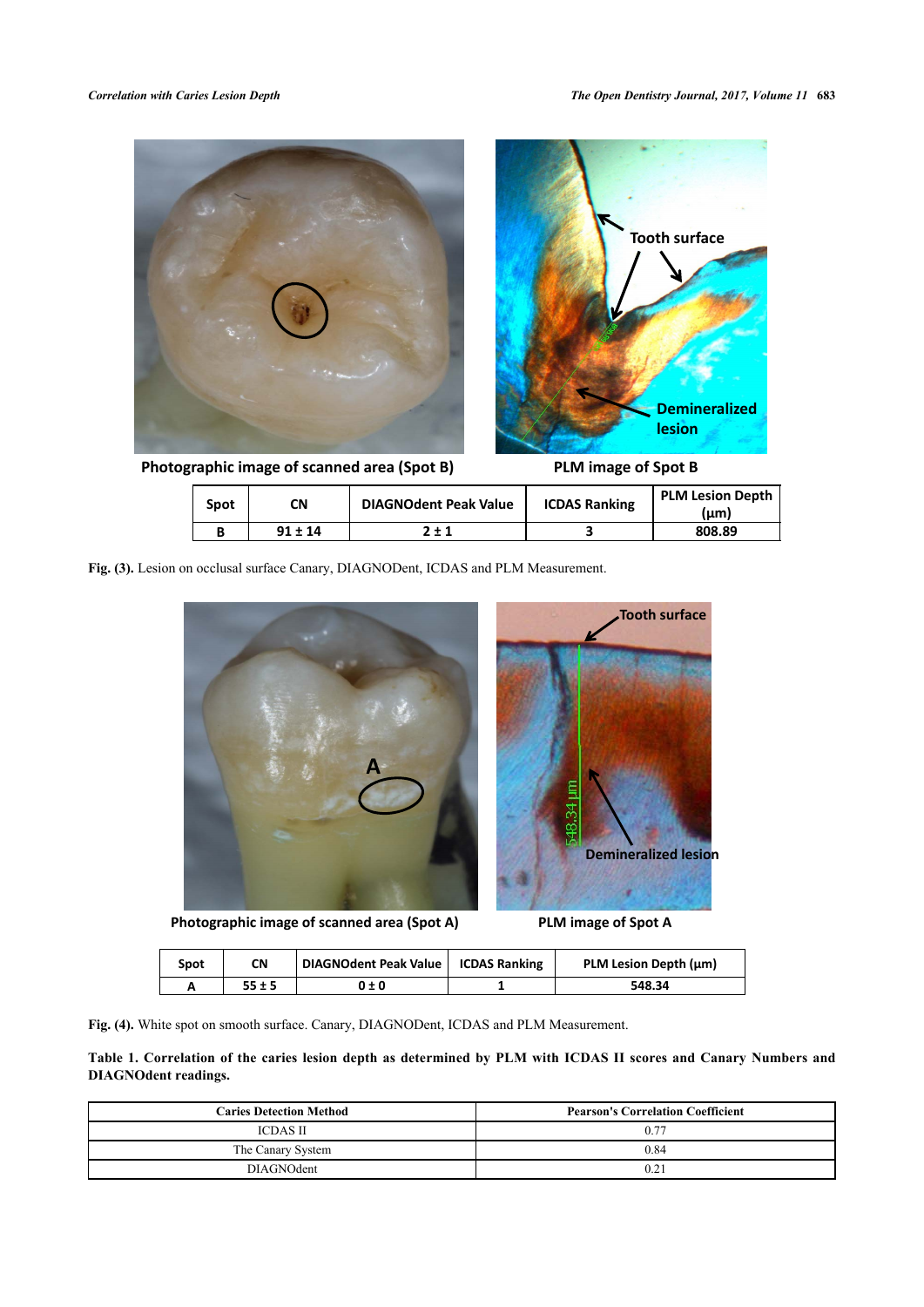Further analysis was done to divide the instrument readings into different zones using the various instrument scales (Fig. **[1](#page-2-0)**). The Canary System divides signal strength and depth characteristics of the tooth into three zone; healthy, decay and advanced decay with a range of numbers within each zone (Table **[2](#page-5-0)**). The healthy zone (Canary Number 0-20) indicates no lesion depth with PLM. The decay zone (Canary Number 21-70) indicates lesions with depth of  $532 \pm 322$ µm. In the advanced decay zone (Canary Number 71-100) the lesions indicates a depth of  $1057 \pm 441$  µm. Intraoperator repeatability of CN (5 scans per site) for all 20 sites was .953 (0.913, 0.978)

| <b>Canary Numbers</b>   | Number of Sites (n) | Average Lesion Depth $\pm$ Standard Deviation ( $\mu$ m) |
|-------------------------|---------------------|----------------------------------------------------------|
| Healthy $(0-20)$        |                     | $0 \pm 0$                                                |
| Decay $(21-70)$         | $\overline{1}$      | $532 \pm 322$                                            |
| Advanced Decay (71-100) |                     | $1057 \pm 441$                                           |

<span id="page-5-0"></span>**Table 2. The three zones of Canary Number compared with average lesion depth as determined by PLM.**

DIAGNODent divides instrument readings into four zones; healthy tooth structure, caries in the outer half of the enamel, caries in the inner half of the enamel and caries into dentin (Table **[3](#page-6-0)**). In the healthy tooth structure zone (DIAGNODent reading 0-10) the PLM measured average lesion depth was  $555 \pm 447$  µm. Caries in the outer half of enamel (DIAGNODent reading 11-20) the measured average lesion depth was 1024 µm. Caries in the inner half of the enamel (DIAGONDent reading 21-30) the measured average lesion depth was  $589 \pm 462$  µm. DIAGNODent did not detect any lesions that were into dentin (DIAGNODent reading  $30+$ ). Eighty percent (n = 16/20) of caries lesions identified with PLM were incorrectly classified as sound by the DIAGNOdent method.

An analysis was done examining lesion depth *vs*. Canary Number, DIAGNODent readings and ICDAS II scores (Table [4](#page-7-0)). The samples were divided into three group; healthy lesions, lesions  $\leq 800 \,\mu m$  in depth and lesions  $> 800 \,\mu m$ in depth. PLM indicated that there were 3 sites that were healthy and they had ICDAS readings of  $0\pm 0$ , DIAGNODent readings of  $1\pm 1$  and Canary Number of  $11\pm 1$ . There were 11 sites with lesion <800 µm in depth which had an ICDAS II score of 2 $\pm$ 1, Canary Number of 55 $\pm$ 15 and DIAGNODent reading of 7 $\pm$ 11. There were 6 sites with lesions > 800 µm in depth which had ICDAS II score of  $2\pm 1$ , DIAGNODent reading of  $7\pm 9$  and Canary Number of  $75 \pm 22$ .

Sensitivity and Specificity analysis (Table **[5](#page-7-1)**) indicated that both ICDAS II and The Canary System had sensitivity and specificity of 1 respectively while DIAGNODent has sensitivity of 0.18 and specificity of 1.

# **4. DISCUSSION**

ICDAS II rankings rely upon the surface appearance of caries lesion [[33](#page-9-9)]. Early lesions may appear as white spots which are visible on dry surfaces (ICDAS 1) or wet surfaces (ICDAS 2). This surface reading does not provide the examiner with the quantitative features such as the effective depth or volume of the lesion. As the lesions enlarge and surface and sub-surface colouration changes, the ICDAS ranking increases but there is very slight relationship to effective volume, depth or extent of the lesion. Within the limits of this study ICDAS II could detect the difference between sound and caries lesions but large lesions did not always result in a larger ICDAS II ranking.

DIAGNODent uses a 660 nm wavelength laser to excite fluorescence from pigments in carious tooth structure [[34\]](#page-9-10). A number of compounds found in teeth exhibit fluorescence and none are directly or indirectly related to caries [[35,](#page-9-11) [36\]](#page-9-12). In an *in vitro* study, the correlation between DIAGNODent readings and the extent of incipient occlusal caries as measured by the volume of tooth (cavity) preparation was evaluated [[16\]](#page-8-14). The Pearson correlation for preparation volume and DIAGNODent reading measurements was low (correlation coefficient:  $r = 0.285$ ). Within the limitations of this study, DIAGNODent readings did not correlate well with the extent of carious tooth structure in incipient occlusal caries [[16](#page-8-14)]. An *in vivo* study of 248 permanent molars in 94 patients found that DIAGNODent cut off values did not correlate with the extent of the caries on the occlusal surfaces of these teeth [\[37](#page-9-13)]. Other studies have also noted the poor correlation between the depth or volume of caries and the DIAGNODent readings [[38](#page-9-14) - [40\]](#page-9-15) or inability to monitor lesion changes over time [\[41](#page-10-0)]. Our present study also found that DIAGNODent was poorly correlated with caries lesion depth (Tables **[1](#page-4-1)**, **[3](#page-6-0)**). DIAGNOdent is based on the phenomenon of laser-induced fluorescence of the enamel where porphyrins present in carious tissue fluoresce when stimulated by DIAGNOdent. DIAGNOdent may not provide accurate estimation of caries lesion depth since it is detecting porphyrin fluorescence and not mineral content of enamel crystal structure [[42\]](#page-10-1). In Fig. (**[4](#page-4-0)**), the DIAGNOdent reading on a white spot (early caries) lesion was 0. Since the white spot lesion (WSL) is directly related to the changes in the mineral content and the surface had no dark spots of biofilms on it, DIAGNOdent failed to detect fluorescence from the demineralized WSL. Backscattering of the laser on WSL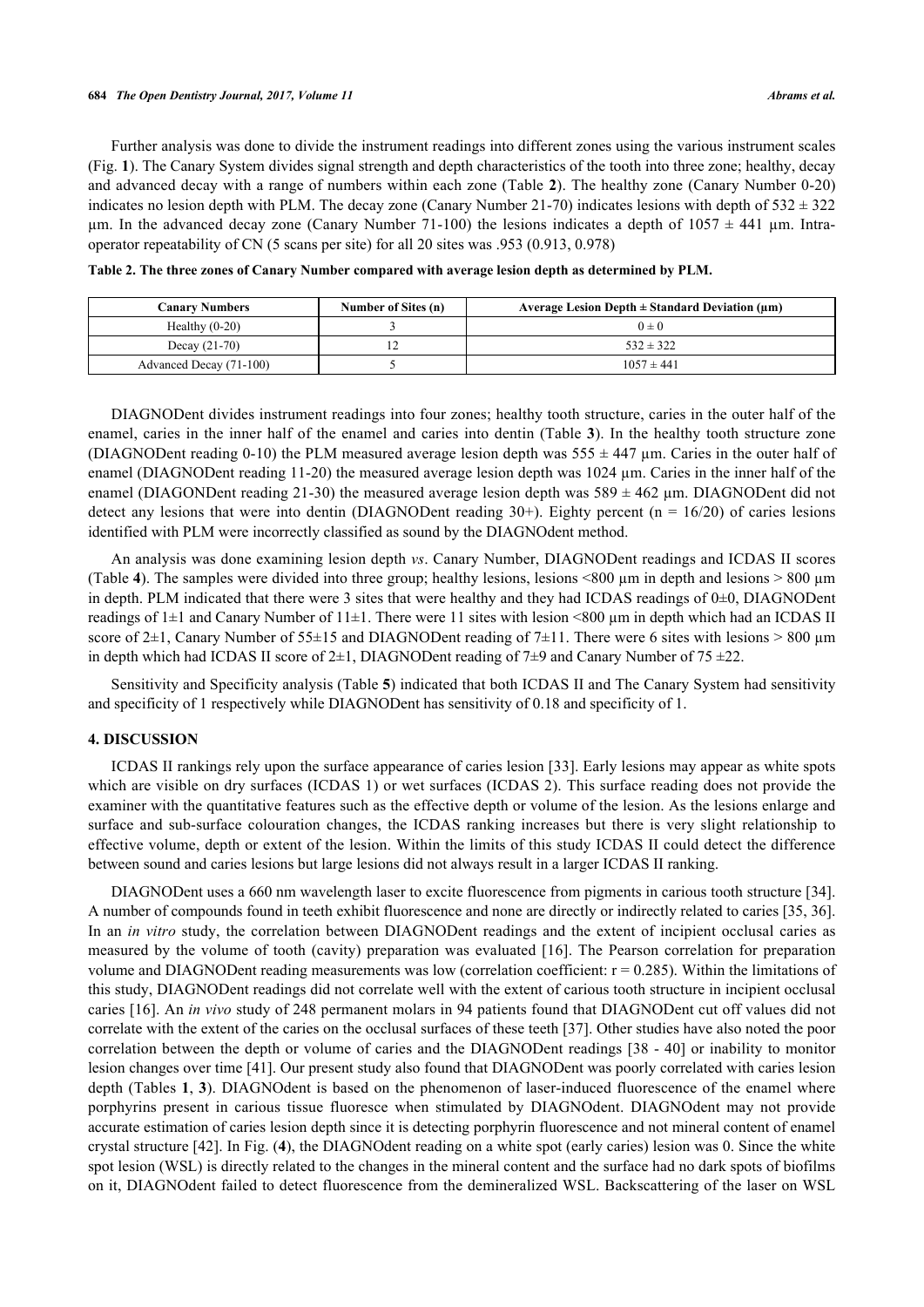further affected the accuracy of the DIAGNOdent reading. But the PLM image showed that demineralized regions up to 548.34 um were in fact hidden underneath the white spot area.

| <b>DIAGNOdent Readings*</b>      | Number of Sites (n) | Average Lesion Depth $\pm$ Standard Deviation ( $\mu$ m) |
|----------------------------------|---------------------|----------------------------------------------------------|
| Healthy Tooth Structure (0 - 10) |                     | $.55 \pm 479$                                            |

<span id="page-6-0"></span>**Table 3. The four zones of DIAGNOdent readings compared with average lesion depth as determined by PLM.**

| <b>DIAGNOdent Readings*</b>               | Number of Sites (n) | Average Lesion Depth $\pm$ Standard Deviation ( $\mu$ m) |
|-------------------------------------------|---------------------|----------------------------------------------------------|
| Healthy Tooth Structure (0 - 10)          |                     | $555 \pm 479$                                            |
| <b>Outer Half Enamel Caries (11 - 20)</b> |                     | 1024                                                     |
| Inner Half Enamel Caries (21 - 30)        |                     | $589 \pm 462$                                            |
| Dentin Caries $(30 +)$                    |                     |                                                          |

The Canary System is able to measure defects in the tooth crystal structure with the effective probing volume of an area of 1.5 mm. in diameter and up to 5 mm below the tooth surface. It provides a Canary Number (ranging from 0-100) from an algorithm combining the PTR and LUM readings, which are directly linked to the status of the enamel or root surface crystal structure [[43\]](#page-10-2). A Canary Number of less than 20 indicates healthy crystal structure. A Canary Number greater than 70 indicates a large lesion that may justify restoration. Canary Numbers falling between 20 and 70 indicate the presence of early caries lesions or cracks that may require restoration [[44\]](#page-10-3). If the caries is located beneath a healthy layer of enamel, The Canary measures both healthy tissue and caries; in the effective probing volume. The healthy crystal structure overlying the caries dampens the signal, decreasing the Canary Number but still keeping it above the healthy range.

In the present study, regions of interest for scan spots were preselected from suspected carious spots on the tooth surfaces. Because of this study design, there was a good chance to see the lesion depth starting from, or near, the surface in the PLM images. That was the reason the sensitivity and specificity of ICDAS II and CS as well as the specificity of DD was 1.

Furthermore in this study design, teeth were cleaned to remove any surface stain or debris but the lesions were left undisturbed. Then scans were performed on healthy looking enamel spots that were demineralized regions under the healthy enamel layers or on brown (Fig. **[3](#page-3-1)**) or white spots (Fig. **[4](#page-4-0)**). The reason was the sample selection and scan spot selection were made to test the Canary scan readings with the defects in the enamel crystal structures, then to validate the Canary scan results with PLM images. Lack of stain or debris as well as white-spot layers on the healthy looking enamel surfaces produced low fluorescence response and that was the reason for relatively very low readings with DIAGNOdent (16/20) on caries that were confirmed with PLM images.

In PLM analysis, each tooth slice (100 um thick) was cut perpendicularly to the surface of all marked spots on each of the tooth samples to histologically confirm that the surface was sound or had carious areas in each slice. The Canary Number which is a combination of the PTR-LUM signals generated from an area of 1.5 mm. in diameter and up to 5 mm. beneath the surface is not only detecting signal from the depth of the lesion but from the volume of the lesion beneath the beam. This is the reason the correlation of the caries lesion depth based on Pearson correlation coefficient (PCC) measured with PLM for Canary Numbers (Table **[1](#page-4-1)**), had .84 instead of the PCC much closer to 1.

If the carious region was uniformly spread throughout the probed volume, then one could expect the Canary number and the lesion depth to be directly correlated (Fig. **[3](#page-3-1)**). But we could have also encounter the situation where the lesion density to be lower near to the tooth surface than far below the surface (Fig. **[2](#page-3-0)**). In this second scenario, the measured Canary numbers were larger than lesion depth measured on those scan spots. Finally in the third scenario, we could have also expected caries beneath an intact enamel surface (image not provided) to have a Canary Number smaller than the depth of the lesion measured on these spots. The PTR response generated from various regions beneath an intact enamel surface might be much attenuated after the thermal wave reaches the surface passing through this zone of enamel thus decreasing the Canary Number.

In Table [2](#page-5-0), Canary Number readings from the decay zone (Canary Number 21-70) had lesions with depth of  $532 \pm$ 322 um and in the advanced decay zone (Canary Number 71-100) the lesions had a depth of  $1057 \pm 441$  um. Even though the averaged Canary numbers from decay zone to advanced decay zone were proportional to lesion depth in these zones, Table **[2](#page-5-0)** showed larger variances in the measured lesion depths. As discussed earlier, PTR-LUM response is related to both the volume, depth of the lesion and thickness and integrity of the overlying enamel surface this accounts for the large variances when trying to correlate lesion depth to Canary Number

ICDAS II, The Canary System and DIAGNOdent all showed high specificity for caries detection (Table**4**).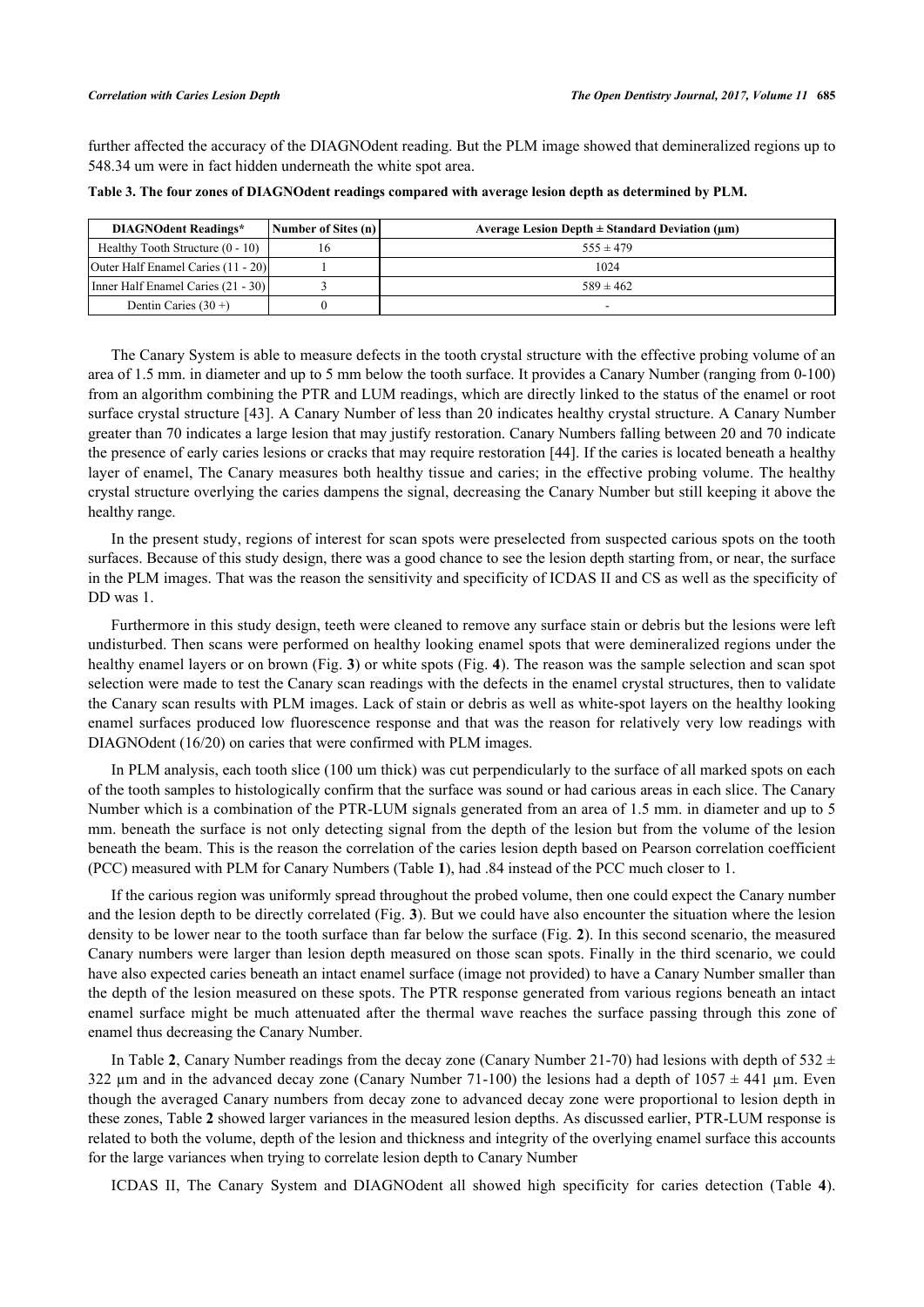However, The Canary System and ICDAS II showed superior sensitivity for caries detection compared to DIAGNOdent (Table **[4](#page-7-0)**).

| <b>Number of Sites</b><br>Lesion Depth (µm) |  | <b>Canary Number</b> | <b>DIAGNODent Readings</b> | <b>ICDAS II Scores</b> |
|---------------------------------------------|--|----------------------|----------------------------|------------------------|
|                                             |  | $(Mean \pm SD)$      | $(Mean \pm SD)$            | $(Mean \pm SD)$        |
| Sound                                       |  | $11 \pm 1$           | $"\pm$                     | $0 \pm 0$              |
| < 800                                       |  | $55 \pm 15$          | $7 \pm 11$                 | $2 \pm i$              |
| >800                                        |  | $75 \pm 22$          | 8±9                        | $2 \pm$                |

<span id="page-7-0"></span>**Table 4. Lesion Depth** *vs***. Canary Number, DIAGNODent & ICDAS II Scores.**

<span id="page-7-1"></span>**Table 5. Sensitivity and specificity values for caries detection of ICDAS II, The Canary System and DIAGNOdent.**

|             | <b>ICDAS II</b> | <b>The Canary System</b> | <b>DIAGNOdent</b> |
|-------------|-----------------|--------------------------|-------------------|
| Sensitivity |                 |                          | 0.18              |
| Specificity |                 |                          |                   |

#### **CONCLUSION**

Detecting and monitoring caries involve many clinical challenges. Remineralization and demineralization occur beneath the tooth surface on an ongoing basis changing the volume of the lesion. This study demonstrated that ICDAS II and the Canary System exhibit much higher correlation with caries lesion depth and higher sensitivity for caries detection compared to DIAGNOdent. Canary Numbers increased with increasing caries lesion depth. DIAGNOdent was poorly correlated with caries lesion depth. Visual examination did detect surface changes but not subtle changes in lesion volume or depth. With an overall Pearson's Correlation Coefficient of 0.84 in this study, the potential of the Canary System as an aid to oral health professionals for the detection of caries and estimation of caries lesion depth has been demonstrated.

# **ETHICS APPROVAL AND CONSENT TO PARTICIPATE:**

Not applicable

#### **HUMAN AND ANIMAL RIGHTS**

Not applicable

# **CONSENT FOR PUBLICATION**

The aim of this study was to correlate lesion depth of natural caries, measured with Polarized Light Microscopy (PLM), to Canary Numbers (CN) derived from The Canary System™ (CS), numerical readings from DIAGNOdent (DD), and lesion scores from ICDAS II.

### **CONFLICTS OF INTEREST AND SOURCES OF FUNDING STATEMENT**

None of the authors received any compensation for this study.

B. Wong, K Sivagurunathan, J. D. Silvertown, A. Hellen are or were employees of Quantum Dental Technologies, the manufacturer of The Canary System.

S Abrams is President & Co-Founder and shareholder of Quantum Dental Technologies, the manufacturer of The Canary System and did not receive any compensation for this study.

A. Mandelis is Co-Founder, CTO and shareholder of Quantum Dental Technologies and did not receive any compensation for this study.

WMP Hellen is a shareholder in Quantum Dental Technologies

GI Elman S.M. Mathew, P.K. Mensinkai and BT Ameachi do not have any conflicts to disclose.

Funding for this study was supported by Quantum Dental Technologies.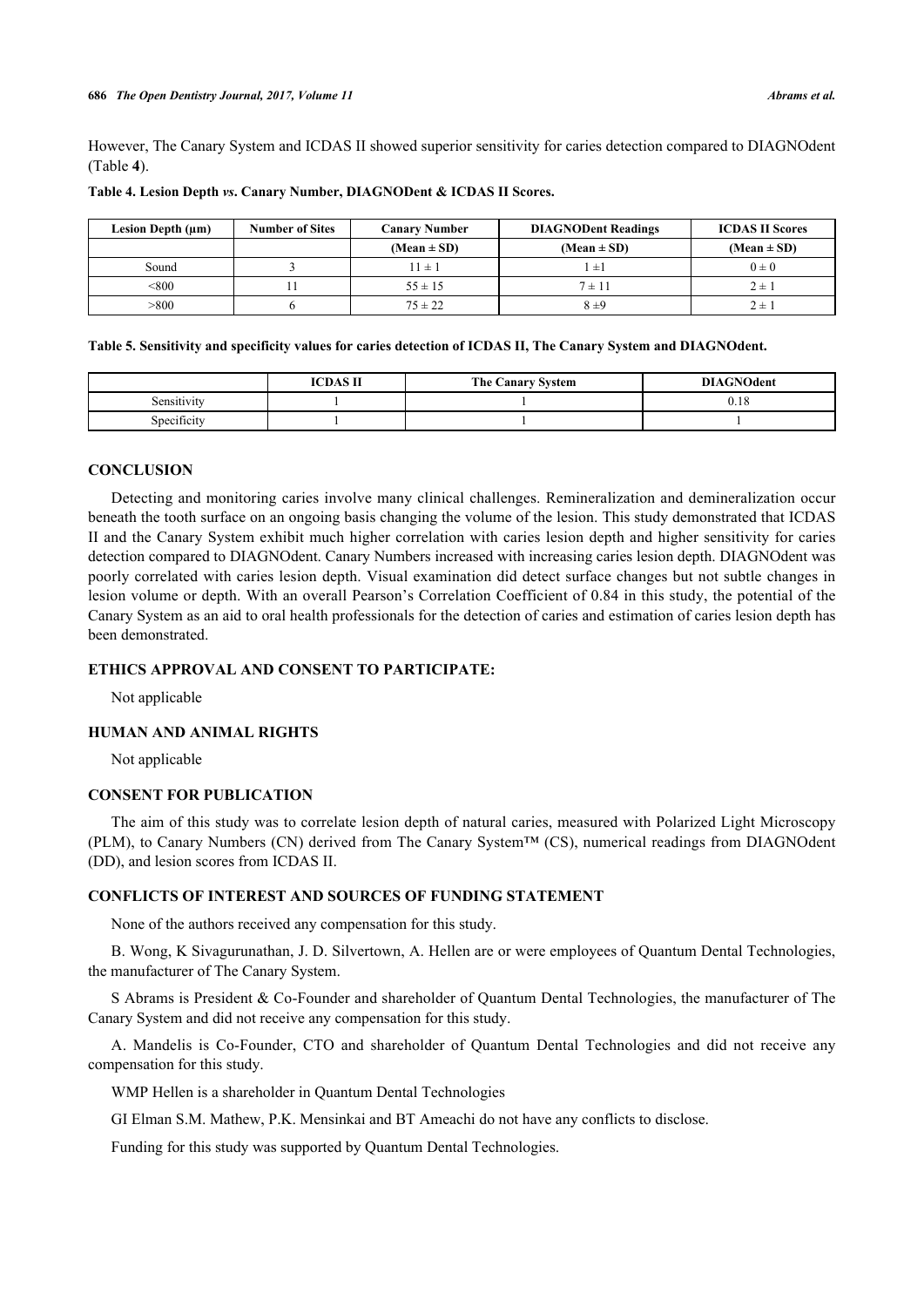# **ACKNOWLEDGEMENTS**

Declared none.

# **REFERENCES**

- <span id="page-8-0"></span>[1] Dye BA, Mitnik GL, Iafolla TJ, Vargas CM. Trends in dental caries in children and adolescents according to poverty status in the United States from 1999 through 2004 and from 2011 through 2014. J Am Dent Assoc 2017; 148(8): 550-565.e7. [\[http://dx.doi.org/10.1016/j.adaj.2017.04.013](http://dx.doi.org/10.1016/j.adaj.2017.04.013)] [PMID: [28619207\]](http://www.ncbi.nlm.nih.gov/pubmed/28619207)
- [2] Hall-Scullin E, Whitehead H, Milsom K, Tickle M, Su TL, Walsh T. Longitudinal study of caries development from childhood to adolescence. J Dent Res 2017; 96(7): 762-7. [\[http://dx.doi.org/10.1177/0022034517696457\]](http://dx.doi.org/10.1177/0022034517696457) [PMID: [28571506](http://www.ncbi.nlm.nih.gov/pubmed/28571506)]
- <span id="page-8-1"></span>[3] Pitts NB, Zero DT, Marsh PD, *et al.* Dental caries. Nat Rev Dis Primers 2017; 3: 17030. [\[http://dx.doi.org/10.1038/nrdp.2017.30](http://dx.doi.org/10.1038/nrdp.2017.30)] [PMID: [28540937](http://www.ncbi.nlm.nih.gov/pubmed/28540937)]
- <span id="page-8-2"></span>[4] Fejerskov O. Concepts of dental caries and their consequences for understanding the disease. Community Dent Oral Epidemiol 1997; 25(1): 5-12.

[\[http://dx.doi.org/10.1111/j.1600-0528.1997.tb00894.x\]](http://dx.doi.org/10.1111/j.1600-0528.1997.tb00894.x) [PMID: [9088687](http://www.ncbi.nlm.nih.gov/pubmed/9088687)]

- <span id="page-8-3"></span>[5] Featherstone J. The continuum of dental caries: Evidence for a dynamic disease process. J Dent Res 2004; 83(Spec No C): C39-42.
- [6] Young DA, Featherstone JD. Caries management by risk assessment. Community Dent Oral Epidemiol 2013; 41(1): e53-63. [\[http://dx.doi.org/10.1111/cdoe.12031\]](http://dx.doi.org/10.1111/cdoe.12031) [PMID: [24916678](http://www.ncbi.nlm.nih.gov/pubmed/24916678)]
- <span id="page-8-4"></span>[7] Featherstone JD. Dental caries: A dynamic disease process. Aust Dent J 2008; 53(3): 286-91. [\[http://dx.doi.org/10.1111/j.1834-7819.2008.00064.x\]](http://dx.doi.org/10.1111/j.1834-7819.2008.00064.x) [PMID: [18782377](http://www.ncbi.nlm.nih.gov/pubmed/18782377)]
- <span id="page-8-5"></span>[8] Ando M, González-Cabezas C, Isaacs RL, Eckert GJ, Stookey GK. Evaluation of several techniques for the detection of secondary caries adjacent to amalgam restorations. Caries Res 2004; 38(4): 350-6. [\[http://dx.doi.org/10.1159/000078181\]](http://dx.doi.org/10.1159/000078181) [PMID: [15181334](http://www.ncbi.nlm.nih.gov/pubmed/15181334)]
- <span id="page-8-6"></span>[9] Mjör IA. Clinical diagnosis of recurrent caries. J Am Dent Assoc 2005; 136(10): 1426-33. [\[http://dx.doi.org/10.14219/jada.archive.2005.0057\]](http://dx.doi.org/10.14219/jada.archive.2005.0057) [PMID: [16255468](http://www.ncbi.nlm.nih.gov/pubmed/16255468)]
- <span id="page-8-7"></span>[10] Ekstrand KR, Martignon S, Ricketts DJ, Qvist V. Detection and activity assessment of primary coronal caries lesions: A methodologic study. Oper Dent 2007; 32(3): 225-35. [\[http://dx.doi.org/10.2341/06-63](http://dx.doi.org/10.2341/06-63)] [PMID: [17555173](http://www.ncbi.nlm.nih.gov/pubmed/17555173)]
- <span id="page-8-8"></span>[11] Jablonski-Momeni A, Stachniss V, Ricketts DN, Heinzel-Gutenbrunner M, Pieper K. Reproducibility and accuracy of the ICDAS-II for detection of occlusal caries *in vitro.* Caries Res 2008; 42(2): 79-87. [\[http://dx.doi.org/10.1159/000113160\]](http://dx.doi.org/10.1159/000113160) [PMID: [18204251](http://www.ncbi.nlm.nih.gov/pubmed/18204251)]
- [12] Rodrigues JA, Hug I, Diniz MB, Lussi A. Performance of fluorescence methods, radiographic examination and ICDAS II on occlusal surfaces *in vitro.* Caries Res 2008; 42(4): 297-304. [\[http://dx.doi.org/10.1159/000148162\]](http://dx.doi.org/10.1159/000148162) [PMID: [18663299](http://www.ncbi.nlm.nih.gov/pubmed/18663299)]
- <span id="page-8-9"></span>[13] Diniz MB, Rodrigues JA, Hug I, Cordeiro RdeC, Lussi A. Reproducibility and accuracy of the ICDAS-II for occlusal caries detection. Community Dent Oral Epidemiol 2009; 37(5): 399-404. [\[http://dx.doi.org/10.1111/j.1600-0528.2009.00487.x\]](http://dx.doi.org/10.1111/j.1600-0528.2009.00487.x) [PMID: [19681984](http://www.ncbi.nlm.nih.gov/pubmed/19681984)]
- <span id="page-8-10"></span>[14] Bamzahim M, Shi XQ, Angmar-Månsson B. Secondary caries detection by DIAGNOdent and radiography: A comparative *in vitro* study. Acta Odontol Scand 2004; 62(1): 61-4. [\[http://dx.doi.org/10.1080/00016350310008526\]](http://dx.doi.org/10.1080/00016350310008526) [PMID: [15124784](http://www.ncbi.nlm.nih.gov/pubmed/15124784)]
- <span id="page-8-11"></span>[15] Matos R, Novaes TF, Braga MM, Siqueira WL, Duarte DA, Mendes FM. Clinical performance of two fluorescence-based methods in detecting occlusal caries lesions in primary teeth. Caries Res 2011; 45(3): 294-302. [\[http://dx.doi.org/10.1159/000328673\]](http://dx.doi.org/10.1159/000328673) [PMID: [21625126](http://www.ncbi.nlm.nih.gov/pubmed/21625126)]
- <span id="page-8-14"></span>[16] Ghaname ES, Ritter AV, Heymann HO, Vann WF Jr, Shugars DA, Bader JD. Correlation between laser fluorescence readings and volume of tooth preparation in incipient occlusal caries *in vitro.* J Esthet Restor Dent 2010; 22(1): 31-9. [\[http://dx.doi.org/10.1111/j.1708-8240.2009.00309.x\]](http://dx.doi.org/10.1111/j.1708-8240.2009.00309.x) [PMID: [20136944](http://www.ncbi.nlm.nih.gov/pubmed/20136944)]
- [17] Tsakanikou SA, Karkazi F, Antoniadou M. Caries detection with laser fluorescence devices. Limitations of their use. Stoma Edu J 2017; 4(1): 46-53. [\[http://dx.doi.org/10.25241/2017.4\(1\).4](http://dx.doi.org/10.25241/2017.4(1).4)]
- [18] Souza JF, Boldieri T, Diniz MB, Rodrigues JA, Lussi A, Cordeiro RC. Traditional and novel methods for occlusal caries detection: performance on primary teeth. Lasers Med Sci 2013; 28(1): 287-95. [\[http://dx.doi.org/10.1007/s10103-012-1154-8\]](http://dx.doi.org/10.1007/s10103-012-1154-8) [PMID: [22767324](http://www.ncbi.nlm.nih.gov/pubmed/22767324)]
- <span id="page-8-12"></span>[19] Lussi A, Hellwig E. Performance of a new laser fluorescence device for the detection of occlusal caries *in vitro.* J Dent 2006; 34(7): 467-71. [\[http://dx.doi.org/10.1016/j.jdent.2005.11.002](http://dx.doi.org/10.1016/j.jdent.2005.11.002)] [PMID: [16431009\]](http://www.ncbi.nlm.nih.gov/pubmed/16431009)
- <span id="page-8-13"></span>[20] Jeon RJ, Phan TD, Wu A, Kulkarni G, Abrams SH, Mandelis A. Photothermal radiometric quantitative detection of the different degrees of demineralization of dental enamel by acid etching. J Physique IV France 2005; 125: 721-72.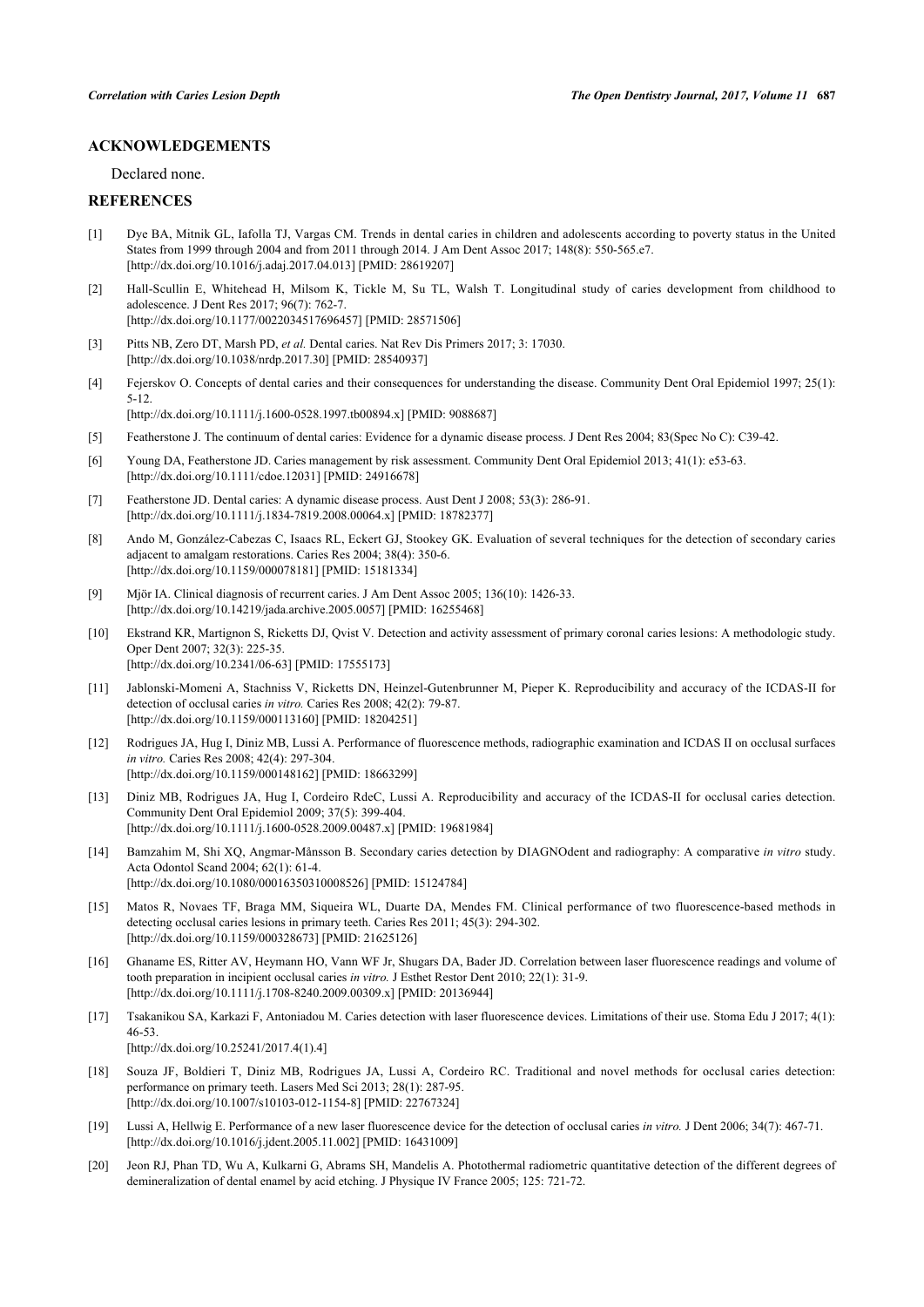[\[http://dx.doi.org/10.1051/jp4:2005125165](http://dx.doi.org/10.1051/jp4:2005125165)]

- [21] Jeon RJ, Han C, Mandelis A, Sanchez V, Abrams SH. Diagnosis of pit and fissure caries using frequency-domain infrared photothermal radiometry and modulated laser luminescence. Caries Res 2004; 38(6): 497-513. [\[http://dx.doi.org/10.1159/000080579\]](http://dx.doi.org/10.1159/000080579) [PMID: [15528904](http://www.ncbi.nlm.nih.gov/pubmed/15528904)]
- <span id="page-9-0"></span>[22] Jeon RJ, Matvienko A, Mandelis A, Abrams SH, Amaechi BT, Kulkarni G. Detection of interproximal demineralized lesions on human teeth *in vitro* using frequency-domain infrared photothermal radiometry and modulated luminescence. J Biomed Opt 2007; 12(3): 034028. [\[http://dx.doi.org/10.1117/1.2750289\]](http://dx.doi.org/10.1117/1.2750289) [PMID: [17614736](http://www.ncbi.nlm.nih.gov/pubmed/17614736)]
- <span id="page-9-1"></span>[23] Matvienko A, Amaechi BT, Ramalingam K,*et al.* PTR-LUM-based detection of demineralization and remineralization of human teeth. IADR/AADR/CADR 89 General Session. San Diego CA, J. Dent. Res. 2011; 90: (Spec. Iss. A) 114. [\(www.iadr.org\)](http://192.168.111.2/oa/www.iadr.org)
- [24] Jeon JG, Hellen A, Matvienko A, *et al.* Experimental investigation of demineralization and remineralization of human teeth using infrared photothermal radiometry and modulated luminescence. Proc SPIE 2008; 6856: 68560B. [\[http://dx.doi.org/10.1117/12.763807\]](http://dx.doi.org/10.1117/12.763807)
- [25] Matvienko A, Mandelis A, Abrams S. Robust multiparameter method of evaluating the optical and thermal properties of a layered tissue structure using photothermal radiometry. Appl Opt 2009; 48(17): 3192-203. [\[http://dx.doi.org/10.1364/AO.48.003192](http://dx.doi.org/10.1364/AO.48.003192)] [PMID: [19516364\]](http://www.ncbi.nlm.nih.gov/pubmed/19516364)
- <span id="page-9-2"></span>[26] Silvertown JD, Wong BP, Sivagurunathan KS, *et al.* Remineralization of natural early caries lesions *in vitro* by P11-4 monitored with photothermal radiometry and luminescence. J Investig Clin Dent 2017; 8(4) (Epub 2017 Jan 4) [\[http://dx.doi.org/10.1111/jicd.12257\]](http://dx.doi.org/10.1111/jicd.12257)
- <span id="page-9-3"></span>[27] Matvienko A, Jeon RJ, Mandelis A, Abrams SH, Amaechi BT. Photothermal detection of incipient dental caries: Experiment and modeling. Proc. of SPIE, 2007;66759:67590J-1 - 67590J-10. [\[http://dx.doi.org/10.1117/12.734987\]](http://dx.doi.org/10.1117/12.734987)
- <span id="page-9-4"></span>[28] Jeon RJ, Hellen A, Matvienko A, Mandelis A, Abrams SH, Amaechi BT. Experimental investigation of demineralization and remineralization of human teeth using infrared photothermal radiometry and modulated luminescence. Proceed SPIE BIOS 2008. [\[http://dx.doi.org/10.1117/12.763807\]](http://dx.doi.org/10.1117/12.763807)
- <span id="page-9-5"></span>[29] Ismail AI, Sohn W, Tellez M, et al. The international caries detection and assessment system (ICDAS): An integrated system for measuring dental caries. Community Dent Oral Epidemiol 2007; 35(3): 170-8. [\[http://dx.doi.org/10.1111/j.1600-0528.2007.00347.x\]](http://dx.doi.org/10.1111/j.1600-0528.2007.00347.x) [PMID: [17518963](http://www.ncbi.nlm.nih.gov/pubmed/17518963)]
- <span id="page-9-6"></span>[30] Pitts NB, Ismail AI, Martignon S, Ekstrand K, Douglas GA, Longbottom C. ICCMS guide for practitioners and educators Online information available at: [www.icdas.org/uploads/ICCMS-Guide\\_Full\\_Guide\\_UK.pdf](http://www.icdas.org/uploads/ICCMS-Guide_Full_Guide_UK.pdf)
- <span id="page-9-7"></span>[31] Gamer M, Lemon J, Fellows I, Singh P. Various coefficients of interrater reliability and agreement. R package version 0.84. Coefficients of interrater reliability and agreement for quantitative, ordinal and nominal data: ICC, Finn-Coefficient, Robinson'A, Kendall's W, Cohen's Kappa: Available at: <https://CRAN.R-project.org/package=irr>
- <span id="page-9-8"></span>[32] R: A language and environment for statistical computing R Foundation for Statistical Computing Vienna Austria 2016.
- <span id="page-9-9"></span>[33] Jablonski-Momeni A, Stucke J, Steinberg T, Heinzel-Gutenbrunner M. . Use of ICDAS-II, fluorescence-based methods, and radiography in detection and treatment decision of occlusal caries Lesions: An *in vitro* study. Int J Dent. 2012;2012:371595. [\[http://dx.doi.org/10.1155/2012/371595](http://dx.doi.org/10.1155/2012/371595)]
- <span id="page-9-10"></span>[34] Markowitz K, Stenvall RM, Graye M. The effect of distance and tooth structure on laser fluorescence caries detection. Oper Dent 2012; 37(2): 150-60.
	- [\[http://dx.doi.org/10.2341/10-179-L](http://dx.doi.org/10.2341/10-179-L)] [PMID: [22166110\]](http://www.ncbi.nlm.nih.gov/pubmed/22166110)
- <span id="page-9-11"></span>[35] Astvaldsdóttir A, Tranæus S, Karlsson L, Peter Holbrook W. DIAGNOdent measurements of cultures of selected oral bacteria and demineralized enamel. Acta Odontol Scand 2010; 68(3): 148-53. [\[http://dx.doi.org/10.3109/00016350903567176\]](http://dx.doi.org/10.3109/00016350903567176) [PMID: [20100119](http://www.ncbi.nlm.nih.gov/pubmed/20100119)]
- <span id="page-9-12"></span>[36] Braga MM, Mendes FM, Ekstrand KR. Detection activity assessment and diagnosis of dental caries lesions. Dent Clin North Am 2010; 54(3): 479-93.

[\[http://dx.doi.org/10.1016/j.cden.2010.03.006](http://dx.doi.org/10.1016/j.cden.2010.03.006)] [PMID: [20630191\]](http://www.ncbi.nlm.nih.gov/pubmed/20630191)

- <span id="page-9-13"></span>[37] Heinrich-Weltzien R, Kühnisch J, Oehme T, Ziehe A, Stösser L, García-Godoy F. Comparison of different DIAGNOdent cut-off limits for *in vivo* detection of occlusal caries. Oper Dent 2003; 28(6): 672-80. [PMID: [14653279\]](http://www.ncbi.nlm.nih.gov/pubmed/14653279)
- <span id="page-9-14"></span>[38] Hamilton JC, Gregory WA, Valentine JB. DIAGNOdent measurements and correlation with the depth and volume of minimally invasive cavity preparations. Oper Dent 2006; 31(3): 291-6. [\[http://dx.doi.org/10.2341/05-47](http://dx.doi.org/10.2341/05-47)] [PMID: [16802636](http://www.ncbi.nlm.nih.gov/pubmed/16802636)]
- [39] Teo TK, Ashley PF, Louca C. An *in vivo* and *in vitro* investigation of the use of ICDAS, DIAGNOdent pen and CarieScan PRO for the detection and assessment of occlusal caries in primary molar teeth. Clin Oral Investig 2014; 18(3): 737-44. [\[http://dx.doi.org/10.1007/s00784-013-1021-4\]](http://dx.doi.org/10.1007/s00784-013-1021-4) [PMID: [23793456](http://www.ncbi.nlm.nih.gov/pubmed/23793456)]
- <span id="page-9-15"></span>[40] Sinanoglu A, Ozturk E, Ozel E. Diagnosis of occlusal caries using laser fluorescence *versus* conventional methods in permanent posterior teeth: A clinical study. Photomed Laser Surg 2014; 32(3): 130-7. [\[http://dx.doi.org/10.1089/pho.2013.3625\]](http://dx.doi.org/10.1089/pho.2013.3625) [PMID: [24456171](http://www.ncbi.nlm.nih.gov/pubmed/24456171)]